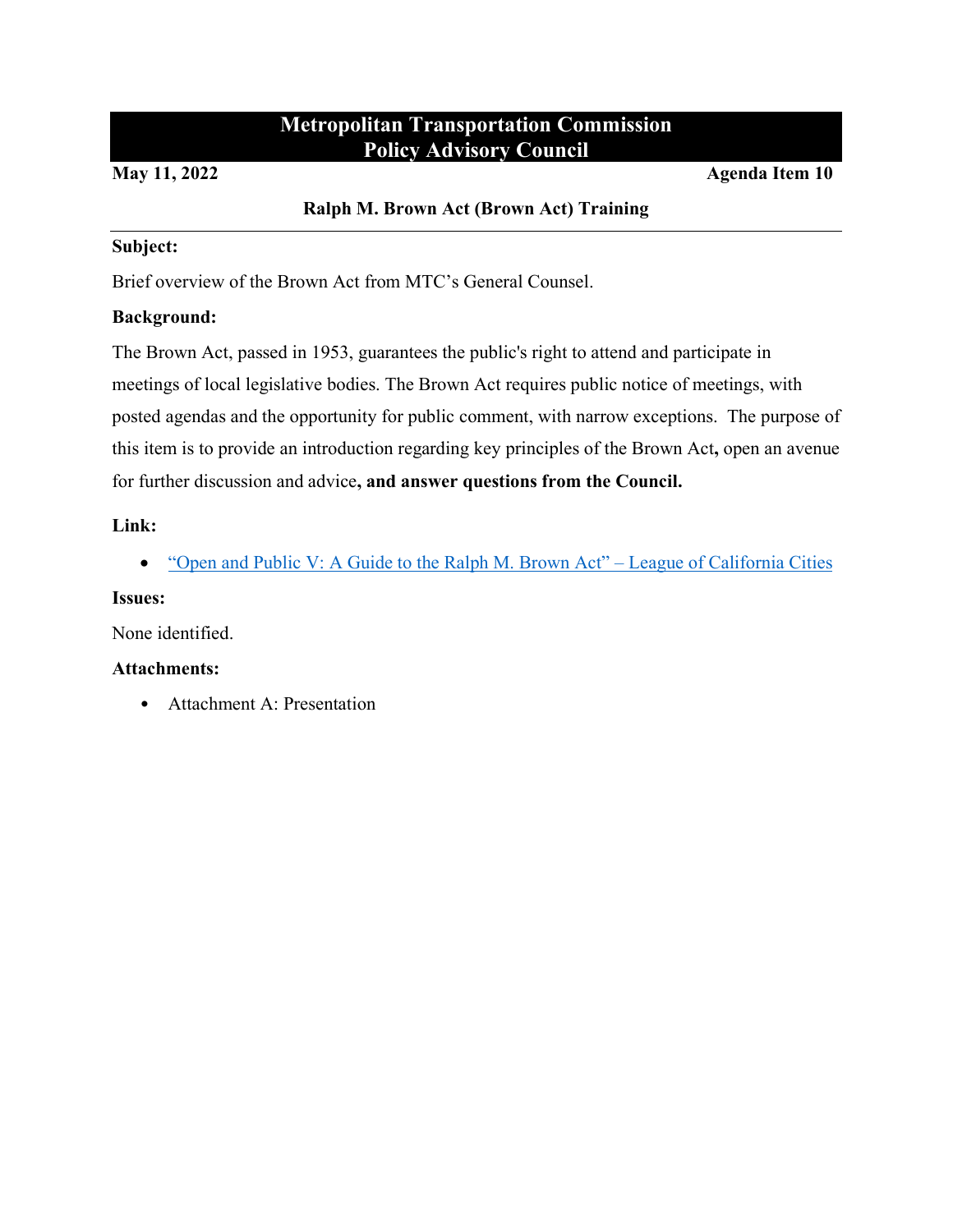



MT METROPOLITAN TRANSPORTATION COMMISSION

## **Policy Advisory Council Brown Act Training**

May 11, 2022

*Kathleen Kane – MTC General Counsel*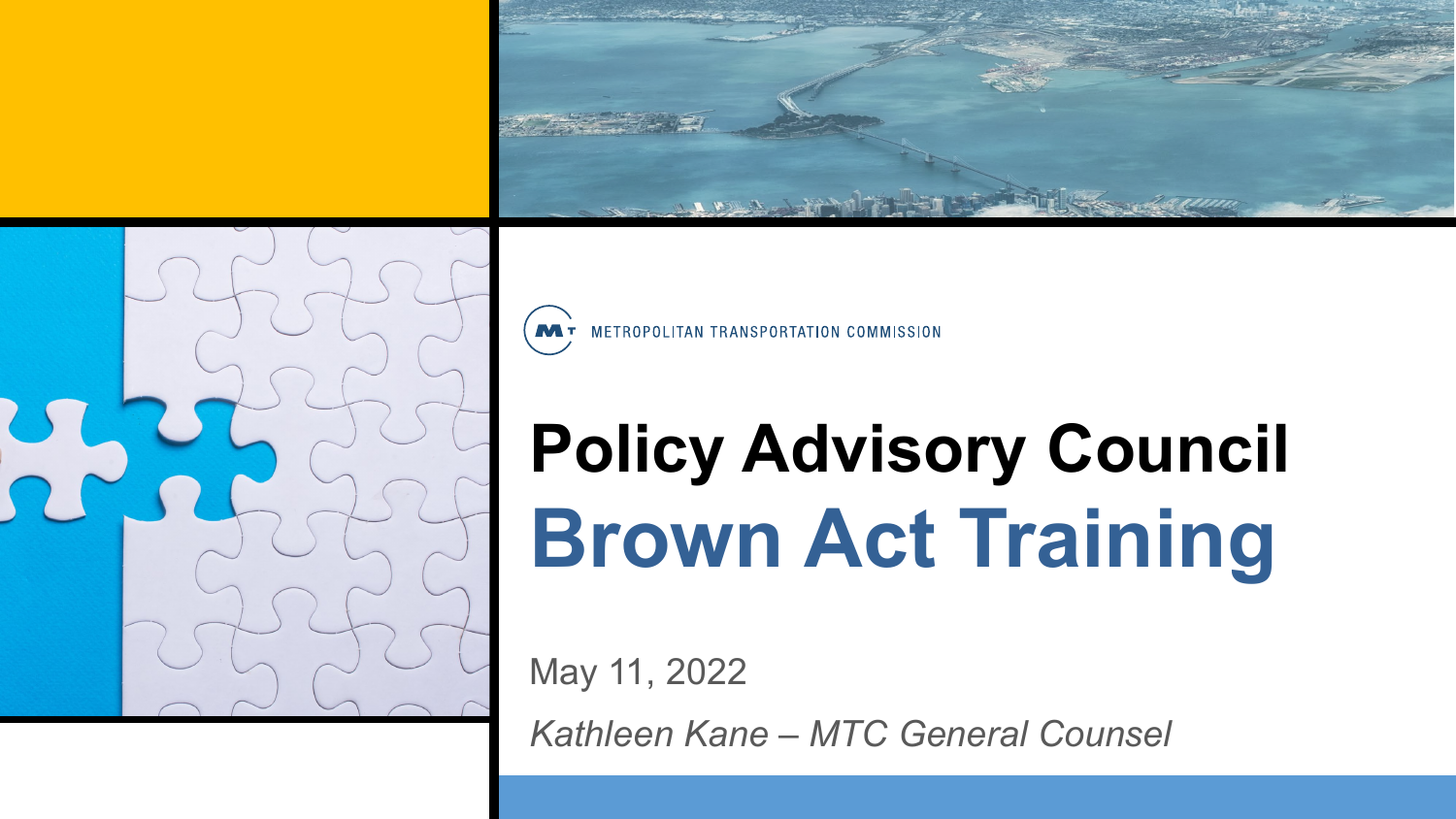### MY PATHWAY:

## **Kathleen Kane** General Counsel



### **About me:**

- Born in: San Francisco
- High school ambition: wanted to be an archaeologist in Greece. Missed that mark by a little!
- Stanford for Undergrad + Law School
- Served as City Attorney for E. Palo Alto & Burlingame; have worked for federal, state and local governments
- Became MTC General Counsel in 2020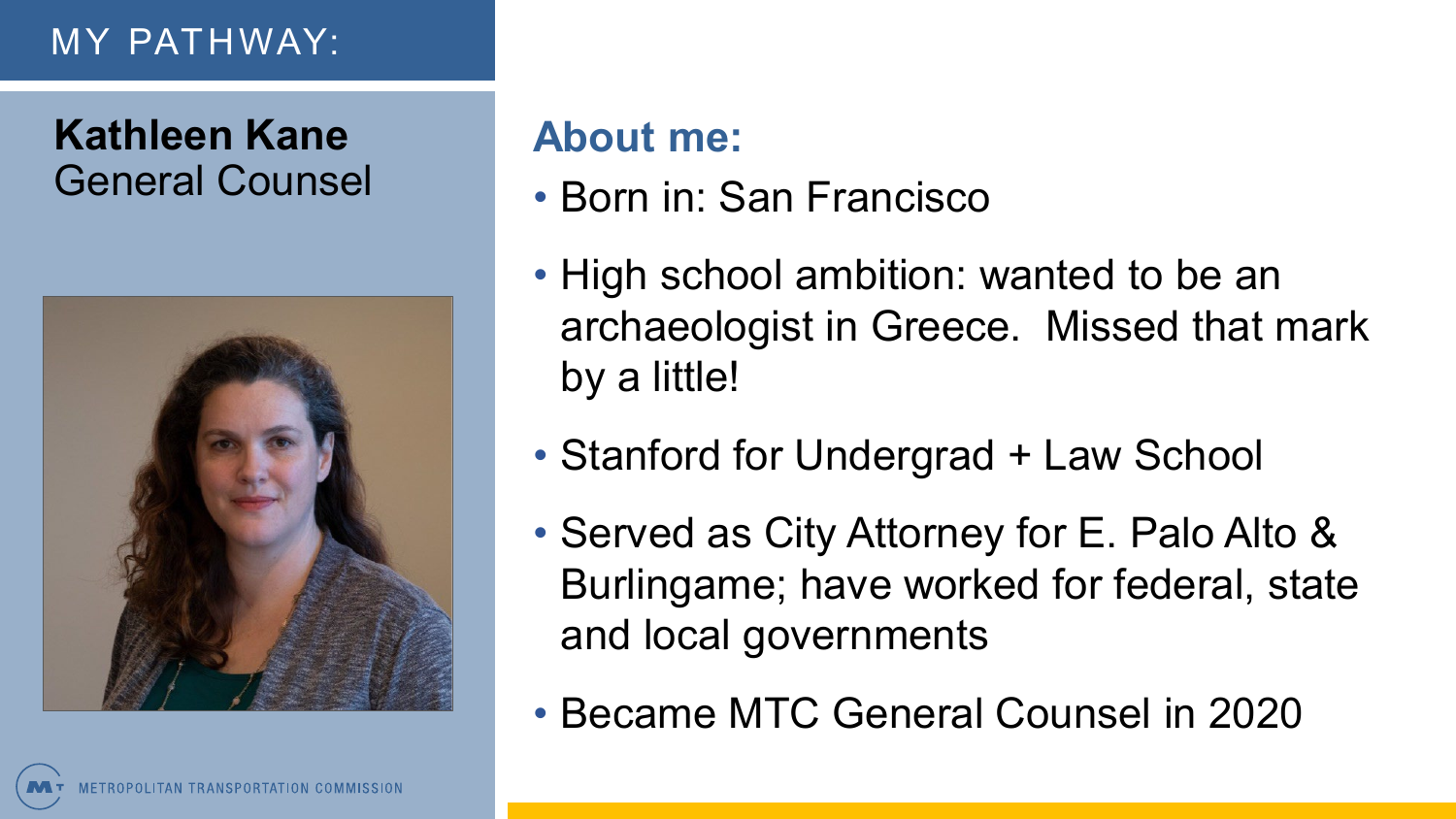## **Brown Act: Transparency in Government**

•The People's business happens in public

- Agendas give notice of what is, and is not, going to happen
- Wherever and *whenever* there's a quorum, there's a meeting
- The public has access to the information that informs decisions
- Exceptions are narrow and defined by statute